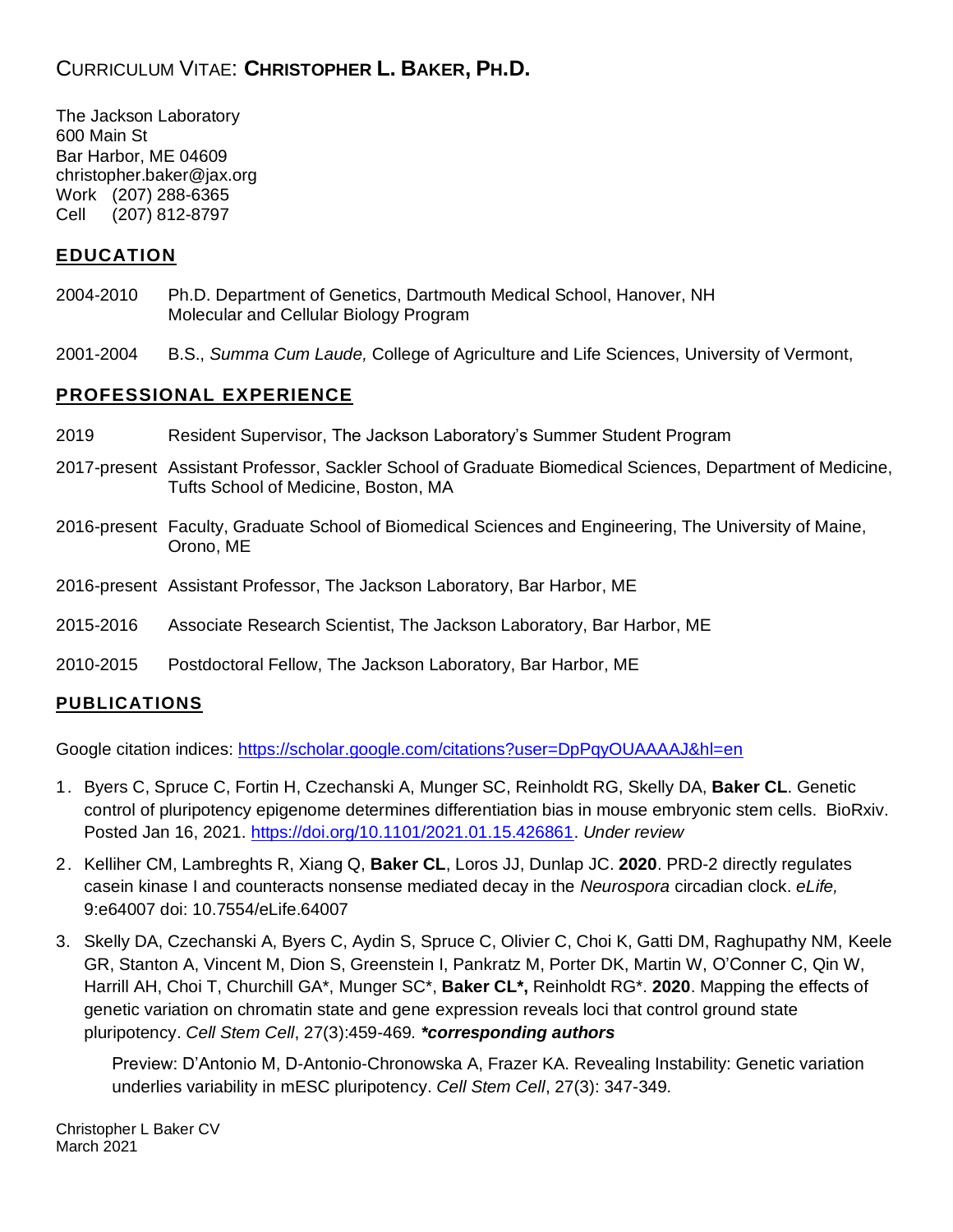- 4. Ortmann D, Brown S, Czechanski A, Aydin S, Muraro D, Huang Y, Tomaz RA, Osnato A, Canu G, Wesley BT, Skelly DA, Stegle O, Choi T, Churchill G, **Baker CL**, Munger SC, Reinholdt LG, Vallier L. **2020**. Naïve pluripotent stem cells exhibit phenotypic variability that is driven by genetic variation. *Cell Stem Cell*, 27(3):470-481.
- 5. Lau K, Mason EA, Kie J, De Souza DP, Kloehn J, Tull D, McConville MJ, Keniry A, Beck T, Blewitt ME, Ritchie ME, Naik SH, Zalcenstein D, Korn O, Su S, Romero IG, Spruce C, **Baker CL**, McGarr TC, Wells CA, Pera MF. **2020**. Unique properties of a subset of human pluripotent stem cells with high capacity for self-renewal. *Nat Commun.,* 11(1):2420. doi: 10.1038/s41467-020-16214-8.
- 6. Spruce C, Dlamini S, Ananda G, Bronkema N, Tian H, Paigen K, Carter GW, **Baker CL**. **2020.** HELLS and PRDM9 form a pioneer complex to open chromatin at meiotic recombination hotspots. *Genes Dev.,* 34: 398-412. doi:10.1101/gad.333542.119

Article highlighted in: Alavattam KG, Abe H, Namekawa SH. Pioneering meiotic recombination. 2020. *Genes Dev*., 34:395-397.

- 7. Mihola O, Pratto F, Brick K, Linhartova E, Flachs P, **Baker CL**, Sedlacek R, Paigen K, Petkov PM, Camerini-Otero D, Trachtulec Z. **2019**. Histone methyltransferase PRDM9 is partially dispensable for meiosis in male mice. *Genome Research,* doi:10.1101/gr.244426.118
- 8. **Baker CL\*,** Walker M, Arat S, Ananda G, Petkova P, Powers N, Tian H, Spruce C, Ji B, Rausch D, Choi K, Petkov PM, Carter GW, Paigen K\*. **2019.** Tissue-specific *trans* regulation of the mouse epigenome. *Genetics,* https://doi.org/10.1534/genetics.118.301697*.* \*corresponding authors
- 9. **Baker CL** and Pera MF. **2018**. Capturing Totipotent Stem Cells. *Cell Stem Cell*, 22(1):25-34.
- 10. Powers NR, Parvanov ED, **Baker CL**, Walker M, Petkov PM, Paigen K. **2016**. The meiotic recombination activator PRDM9 trimethylates both H3K36 and H3K4 at recombination hotspots in vivo. *PLoS Genetics*, 12(6):e1006146. doi:10.1371/journal.pgen.1006146
- 11. Narasimhan V, Hunt K\*, Mason D\*, **Baker CL\***, *et al.* [35 authors]. **2016**. Health and population effects of rare gene knockouts in adult humans with related parents. *Science,* 352(6284):474-7. doi: 10.1126/science.aac8624 \*equal contribution
- 12. **Baker CL**, Petkova P, Walker M, Flachs P, Mihola O, Trachtulec Z, Petkov PM, Paigen K. **2015**. Multimer formation explains allelic suppression at PRDM9 hotspots. *PLoS Genetics,* 11(9): e1005512. doi:10.1371/journal.pgen.1005512
- 13. Walker M, Billings T, **Baker CL**, Powers N, Tian H, Saxl RL, Choi K, Hibbs MA, Carter GW, Handel MA, Paigen K, Petkov PM. **2015**. Affinity-seq detects genome-wide PRDM9 binding sites and reveals the impact of prior chromatin modifications on mammalian recombination hotspot usage. *Epigenetics & Chromatin*, 8:31: doi: 10.1186/s13072-015-0024-6
- 14. Sun F, Fujiwara Y, Reinholdt R, Hu, J, Saxl RL, **Baker CL**, Petkov PM, Paigen K, Handel MA. **2015**. Nuclear localization of PRDM9 and its role in meiotic chromatin modifications and homologous synapsis. *Chromosoma*: 1-19.
- 15. **Baker CL**, Kajita S, Walker M, Saxl RL, Raghupathy N, Choi K, Petkov PM, Paigen K. **2015**. PRDM9 drives evolutionary erosion of hotspots through haplotype-specific initiation of meiotic recombination. *PLoS Genetics*, 11(1): e1004916. doi:10.1371/journal.pgen.1004916
- 16. Larrondo LF, Olivares-Yanez C, **Baker CL**, Loros JL, Dunlap JC. **2015**. Decoupling circadian clock protein turnover from circadian period determination. *Science*, 347(6221):1257277.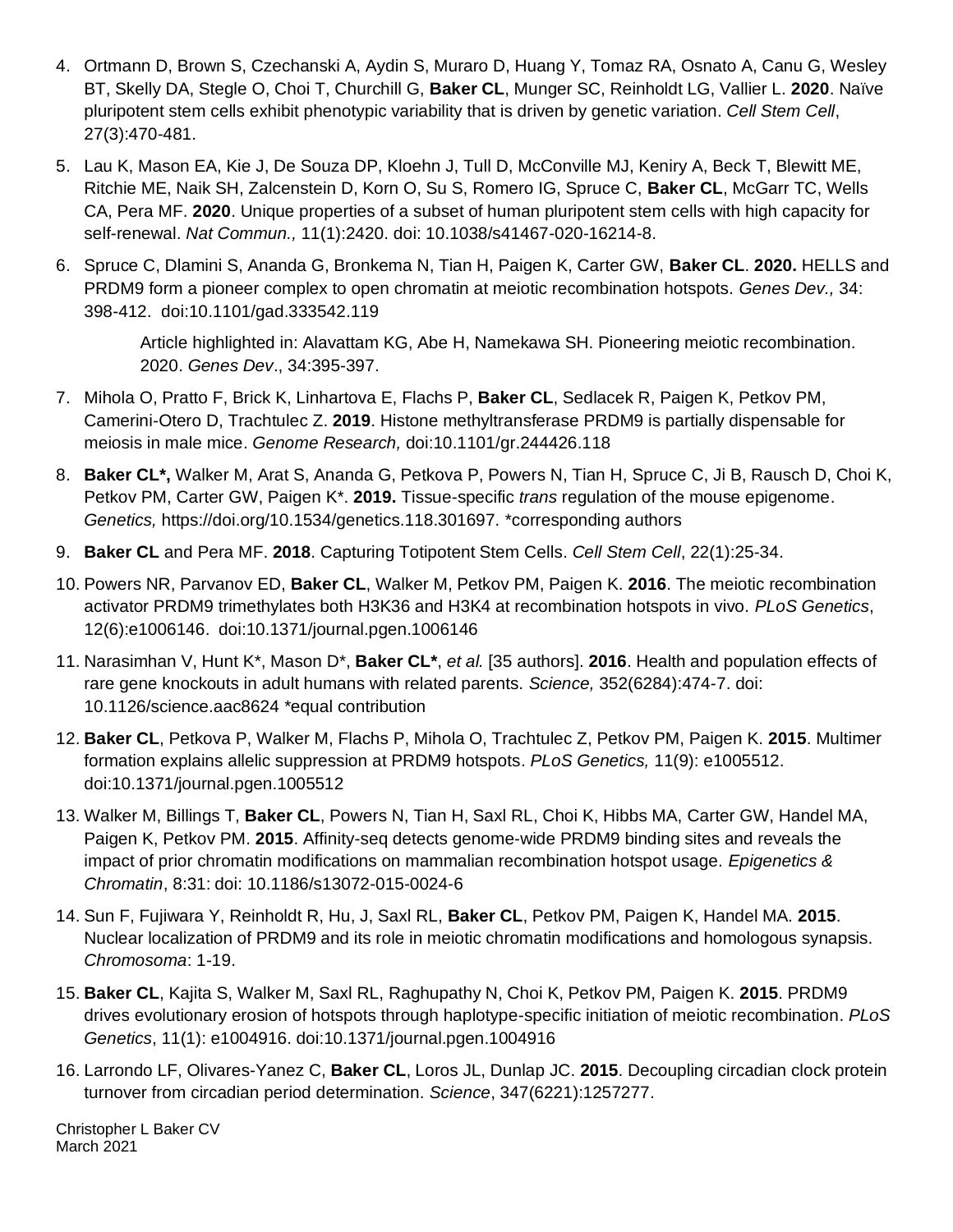- 17. Bubier JA, Jay JJ, **Baker CL**, Bergeson SE, Ohno H, Metten P, Crabbe JC, Chesler EJ. **2014**. Identification of a QTL in *Mus musculus* for alcohol preference, withdrawal, and Ap3m2 expression using integrative functional genomics and precision genetics. *Genetics,* 197(4):1377-93.
- 18. **Baker CL**, Walker M, Kajita S, Petkov PM, Paigen K. **2014.** PRDM9 binding organizes hotspot nucleosomes and limits Holliday junction migration. *Genome Research*, 24(5):724-732.

# FICCOPrime

- 19. Billings T, Parvanov ED, **Baker CL**, Walker M, Paigen K, Petkov PM. **2013**. DNA binding specificities of the long zing finger recombination protein PRDM9. *Genome Biology*, 14:R35
- 20. **Baker CL**, Loros JJ, and Dunlap JC. **2012**. The circadian clock *Neurospora crassa*. *FEMS Microbiology Reviews*, 36(1):95-110.
- 21. **Baker CL** and Dunlap JC. **2009**. Circadian Rhythms: Phosphorylating the CLOCK. *Cell Cycle*, 9(2):231-2.
- 22. Mehra A, **Baker CL**, Loros JJ, and Dunlap JC. **2009**. Post translational modifications in circadian rhythms. *TiBS*, 34(10):483-90.
- 23. Mehra A, Shi M, **Baker CL**, Colot HV, Loros JJ, Dunlap JC. **2009**. CK2 and temperature compensation in *Neurospora*. *Sleep and Biological Rhythms*, 7(3)162-171.
- 24. **Baker CL**, Kettenbach AN, Loros JJ, Gerber SA, and Dunlap JC. **2009**. Quantitative proteomics reveals a dynamic interactome and phase-specific phosphorylation in the *Neurospora* circadian clock. *Molecular Cell*, 34(3):354-63.
- 25. Mehra A, Shi M, **Baker CL**, Colot HV, Loros JJ, and Dunlap JC. **2009**. A role for Casein Kinase 2 in the mechanism underlying circadian temperature compensation. *Cell*, 137(4):749-60.
- 26. Larrondo LF, Colot HV, **Baker CL**, Loros JJ, and Dunlap, JC. **2009**. Fungal Functional Genomics: Tunable Knockout-Knockin-expression and tagging strategies. *Eukaryotic Cell*, 8(5)800-4.
- 27. Loros JJ, Dunlap JC, Larrondo LF, Shi M, Belden WJ, Gooch VD, Chen CH, **Baker CL**, Mehra A, Colot HV, Schwerdtfeger C, Lambreghts R, Collopy PD, Gamsby JJ, Hong CI. **2007**. Circadian output, input, and intracellular oscillators: insights into the circadian systems of single cells. *Cold Spring Harb Symp Quant Biol,* 72:201-14.
- 28. Dunlap JC, Loros JJ, Colot HV, Mehra A, Belden WJ, Shi M, Hong CI, Larrondo LF, **Baker CL**, Chen-Hui C, Schwerdtfeger C, Collopy PD, Gamsby JJ, Lambreghts R. **2007**. A circadian clock in *Neurospora*: How genes and proteins cooperate to produce a sustained, entrainable, and compensated biological oscillator with a period of about a day. *Cold Spring Harb Symp Quant Biol,* 72:57-68.
- 29. Pregueiro AM, Liu Q, **Baker CL**, Dunlap JC, Loros JJ. **2006**. The *Neurospora* checkpoint kinase 2: a regulatory link between the circadian and cell cycles. *Science,* 313(5787):644-9.

# **FUNDING**

R35GM133724-01 Effort: 51% 07/01/2019 - 06/30/2024 National Institute of General Medical Sciences, NIH Annual Direct Costs: \$250,000 Cellular Systems Genetic Approaches to Understanding Regulatory Variation Total Direct Costs: \$1,250,000 In this proposal we will quickly and efficiently define the pathways and mechanisms that modulate regulatory variation and function during early mammalian development by leveraging natural variation intrinsic in a unique mouse embryonic stem cell system. Role: PI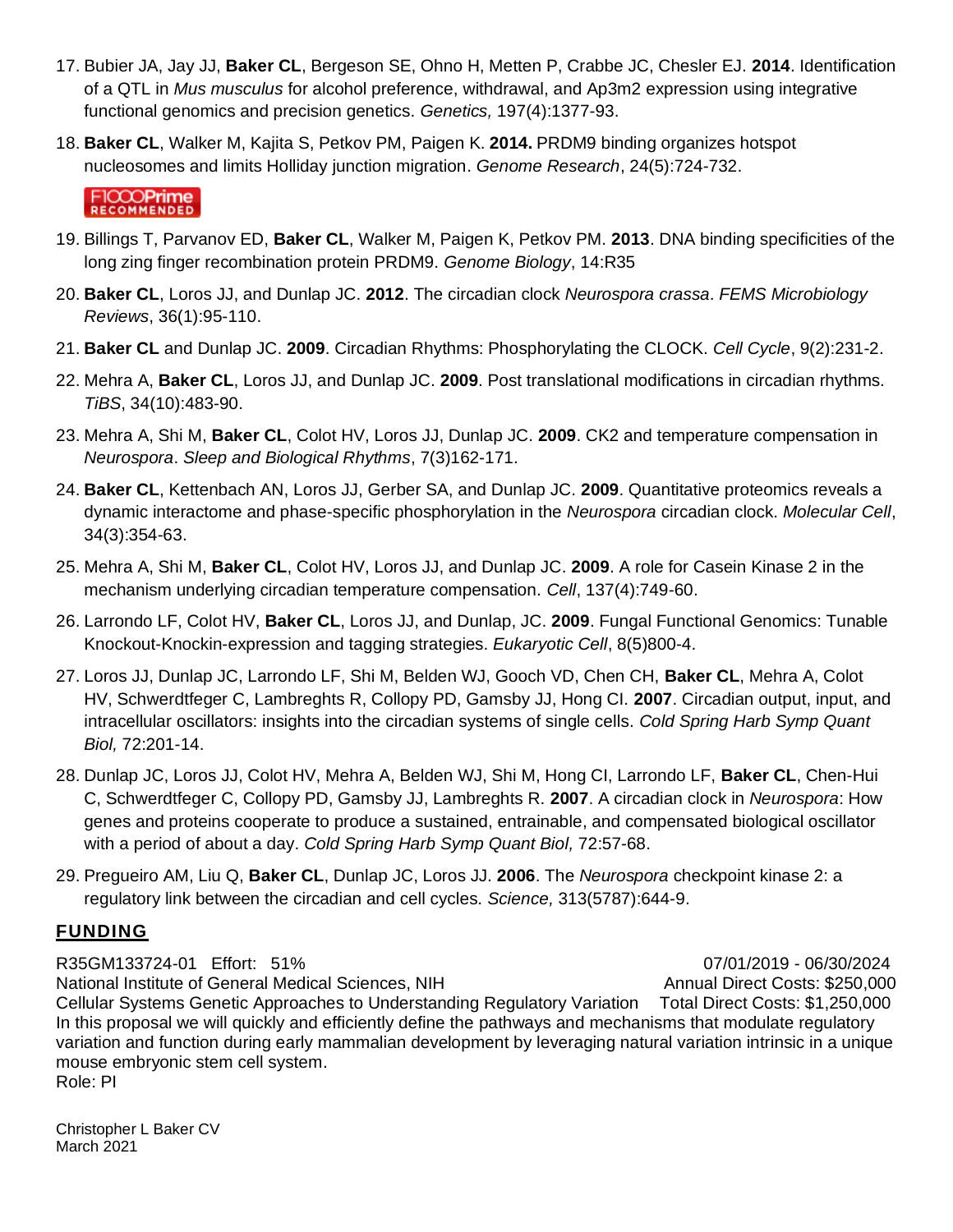JAX-DIF-FY20-CLB-Neurogenetics (Baker, Chesler) Effort: N/A 01/31/2020 - 01/30/2021 The Jackson Laboratory Director's Innovation Fund

Investigating Epigenomic Mechanisms underlying the Neurogenetics of Addiction Total Direct Costs: \$133,672 The major goals of this study are to determine the effect of genetic background and sex on chromatin accessibility at cis-regulatory elements in the striatum, a critical brain structure implicated in multiple substance abuse disorders; to identify role of genetic background on proportion of cell-types in the striatum; and to integrate expression and behavior QTL from models of addiction with variation in chromatin accessibility. Role: PI

R24OD030037 (Reinholdt, Baker, Munger) Effort: 15% 02/26/21 – 01/31/2025 Office of the Director, National Institutes of Health Annual Direct Costs: \$495,000

Genetically Diverse Mouse Embryonic Stem Cells: A Platform for Cellular Systems Genetics The objective of this application is to generate a thoroughly-validated panel of genetically diverse mouse embryonic stem cells (mESC) that will enable widespread adoption of cellular systems genetics. Role: Multi-PI

## **COMPLETED**

JAX-DIF-FY19-CB-SCM (Baker, Pera, Munger, Skelly, Reinholdt) Effort: N/A 04/19/2019 - 04/18/2020 The Jackson Laboratory Director's Innovation Fund

Genetic control of cellular heterogeneity in pluripotent stem cells Total Direct Costs: \$220,000 The goal of this proposal is to profile transcript abundance in mouse and human PSCs to delineate the regulatory networks that underlie cell heterogeneity across a panel of diverse genetic backgrounds. We will use 1) single cell (sc)RNA-Seq to capture population dynamics and developmental trajectories, and 2) FACS isolation of specific subpopulations at different stages of pluripotency using cell-surface markers followed by standard RNA-Seq*.* 

Role: PI

JAX-DIF-FY17-CB-SCM (Baker, Churchill, Munger, Reinholdt) Effort: N/A 04/01/2017 - 10/31/2018 The Jackson Laboratory Director's Innovation Fund Annual Direct Costs: \$178,000 DO and CC RIX mESCs. An Advanced Platform for Cellular Systems Genetics Total Direct Costs: \$178,000 The goal of this proposal is to demonstrate the power of the founder strain, DO, and CC-RIX mESC lines as a platform for cellular systems genetics. To that end, we will profile the chromatin landscape and cellular proteomes of undifferentiated mESC lines comprising the eight founder strains of the DO/CC, 150 individual outbred DO lines, and 10 F1 progeny (CC-RIX) from crosses of CC strains. Role: PI

JAX-DIF-FY17-KP (Paigen, Baker, Petkov) 03/01/2017 - 12/31/2017 The Jackson Laboratory Director's Innovation Fund Annual Direct Costs: \$43,200 Understanding the Chromatin Regulatory System Total Direct Costs: \$43,200 The goal of this project is to expand our understanding of a newly discovered system of trans-acting genes comprising a Chromatin Regulatory System (CRS) that controls the epigenetic landscape. Role: Co-Investigator

F32GM101736-01 (Baker, PI) 2012-2014 (salary support) National Institute of General Medical Sciences, NIH Ruth I. Kirschstein National Research Service Award Title: Genetic Dissection of Quantitative Control of Recombination

## **AWARDS AND HONORS**

2016 PALM (Promoting Active Learning and Mentoring) Fellowship. *[see press](http://genestogenomes.org/putting-active-learning-into-practice-an-interview-with-palm-fellow-christopher-baker-and-palm-mentor-michelle-smith/)*

Christopher L Baker CV March 2021

Total Direct Costs: \$1,917,165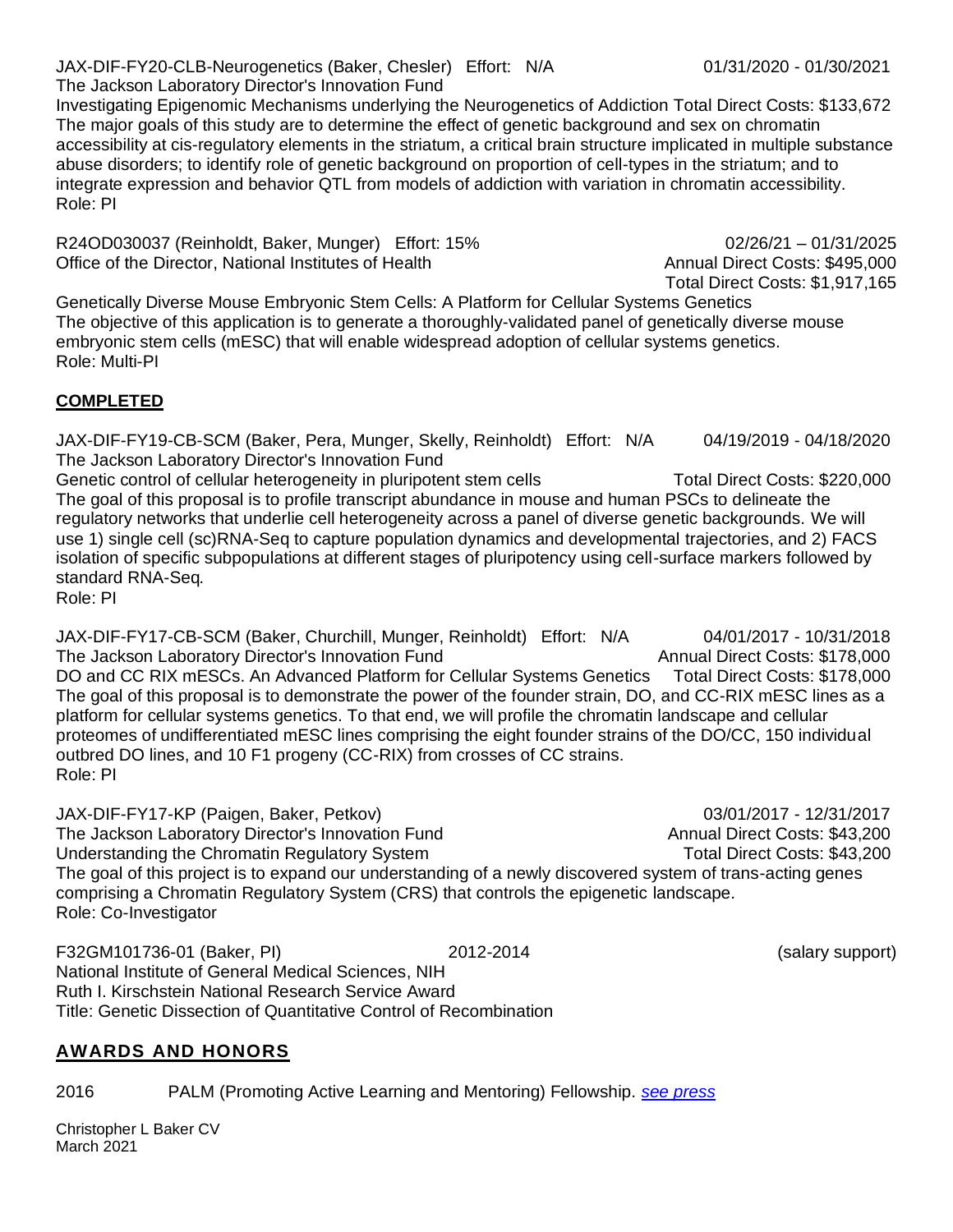*NSF funded fellowship to promote long-term mentorship to improve undergraduate education.* 2014 **Outstanding Oral Presentation, 28<sup>th</sup> International Mammalian Genome Conference** 2013 Outstanding Oral Presentation, 27th International Mammalian Genome Conference 2012-2013 Ruth I. Kirschstein National Research Service Award *Individual postdoctoral fellowship* 2010-2012 T32 Postdoctoral Fellowship, The Jackson Laboratory *Institutional competitive fellowship* 2010 John W. Strohbehn Award for Excellence in Biomedical Research, Dartmouth Medical School *awarded to a single graduating Ph.D.*  2009 Rosaline Borison Memorial Fellowship 2008 Society for Research on Biological Rhythms (SRBR) Excellence Award s*tudent travel award* 2007 Albert J. Ryan Fellow, Albert J. Ryan Foundation 2006-2008 National Institute for Health Pre-doctoral Training Grant, Dartmouth Medical School 2003 & 2004 Hughes Endeavor for Life Science Excellence Grant (HELiX), University of Vermont *competitive undergraduate research award* 2003 Class of 1939 Scholarship, a merit based award, University of Vermont 2003 James E. Ludlow Endowed Scholarship Award, University of Vermont

2002 & 2003 Holzer Memorial Scholarship, a merit based award, University of Vermont

# **INVITED PRESENTATIONS**

- 1. Cold Spring Harbor Laboratory, The Genome Access Course. November 11<sup>th</sup>, 2019.
- 2. Sloan Kettering Cancer Center, Manhattan, NY. November 10<sup>th</sup>, 2019.
- 3. Tufts University Sackler Medical School, Boston, MA. Department of Genetics Seminar. May 9<sup>th</sup>, 2018. Natural genetic variation shapes the epigenetic landscape and patterns of inheritance.
- 4. Time of Our Life Symposium. July 13-14th, 2017. Hanover, NH. Genetic control of the epigenetic landscape.
- 5. 44<sup>th</sup> Annual Maine Biological and Medical Science Symposium. April 28-29<sup>th</sup>, 2017. Mount Desert Biological Laboratory. Non-Mendelian inheritance, meiotic drive, and genetic recombination.

## **CONFERENCE PRESENTATIONS**

- 1. Stem Cell Biology. September 17-21<sup>st</sup>, 2019. Cold Spring Harbor, NY. Genetic variation influences ground state pluripotency in embryonic stem cells through a hierarchy of molecular phenotypes.
- 2. The 32<sup>nd</sup> International Mammalian Genome Conference. November 11-14<sup>th</sup>, 2018. Rio Mar, PR. A nucleosome remodeling factor is required for PRDM9-dependent meiotic recombination.
- 3. Mammalian Genetic and Genomics: From Molecular Mechanisms to Translational Applications. October  $24-27$ th, 2017. EMBL Heidelberg, Germany. Genetic control of the epigenetic landscape.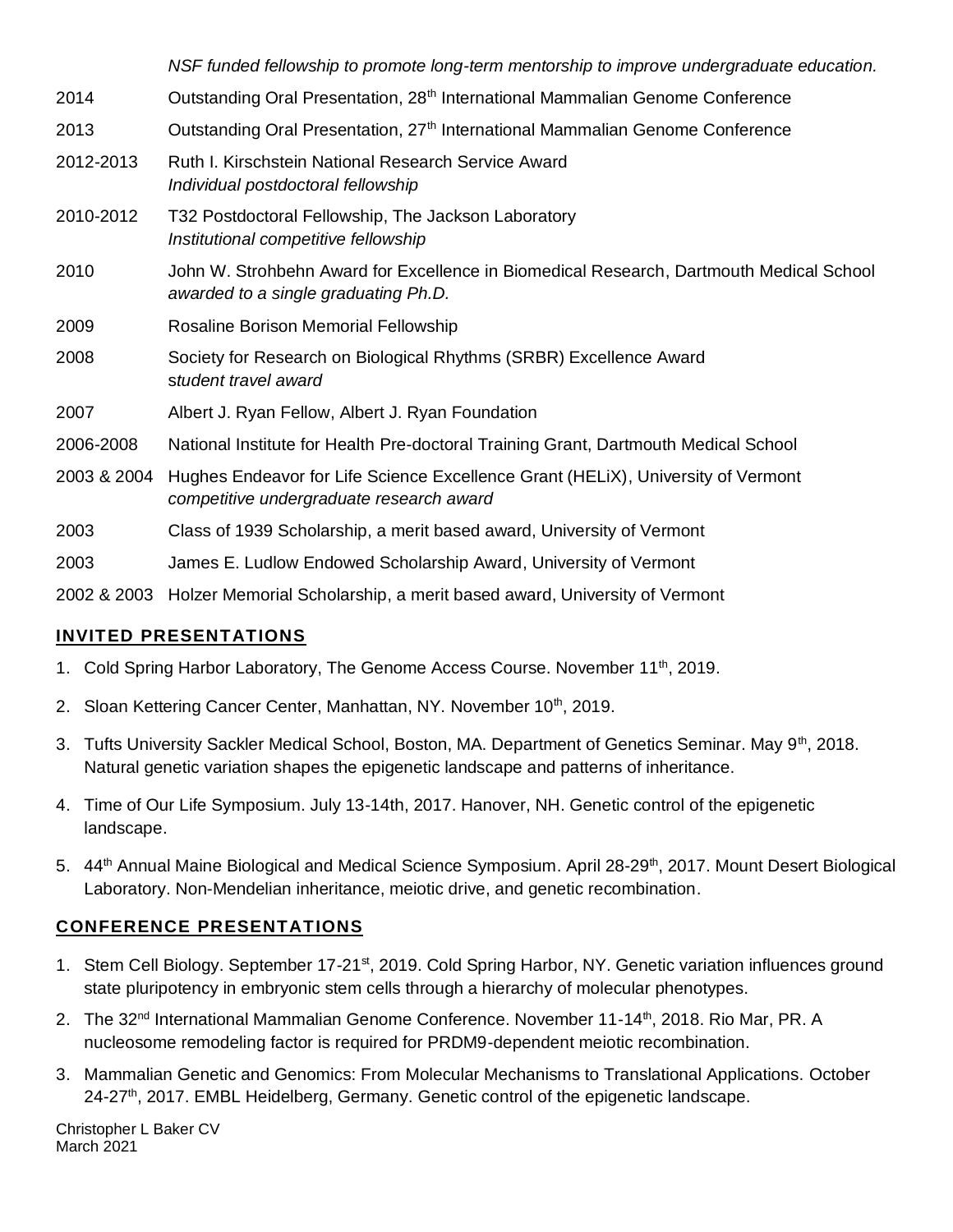- 4. The Allied Genetics Conference. July 13-17<sup>th</sup>, 2016. Orlando, FL. Natural genetic variation controls chromatin state in male germ cells.
- 5. The 28<sup>th</sup> International Mammalian Genome Conference. October 25-29<sup>th</sup>, 2014. Bar Harbor, ME. PRDM9 drives evolutionary erosion of hotspots. **Selected as outstanding presentation**
- 6. The 27th International Mammalian Genome Conference**.** September 15, 2013. Salamanca, Spain. Genomewide analysis of PRDM9-dependent chromatin modification. **Selected as outstanding presentation**
- 7. The Center for Genome Dynamics Advisory Board Meeting. June 25, 2013. Bar Harbor, ME. Genome-wide analysis of PRDM9-dependent chromatin modification.

# **POSTER PRESENTATIONS**

- 1. The Identity and Evolution of Cell Types. May 4-7<sup>th</sup>, 2021. Virtual. Genetic control of the pluripotency epigenome determines differentiation bias in mouse embryonic stem cells.
- 2. 3D Genome: Gene Regulation and Disease. March 17-21<sup>st</sup>, 2019. Banff, Alberta, Canada. PRDM9dependent recruitment of HELLS is required for activation of meiotic recombination and fertility.
- 3. Population, Evolutionary and Quantitative Genetics Conference. May 13-16<sup>th</sup>, 2018. Madison, WI. Tissuespecific *trans* regulation of the chromatin landscape.
- 4. Chromosome Architecture and Chromosome Organization. March 23-27<sup>th</sup>, 2018. Whistler, Canada. Tissuespecific *trans* regulation of the chromatin landscape.
- 5. Chromatin and Epigenetics. May 3-6<sup>th</sup>, 2017. EMBL Heidelberg, Germany. Generic control of epigenetic landscape in germ cells.
- 6. The 29th International Mammalian Genome Conference. November 8-11th, 2015. Yokohama, Japan. Multimer formation explains allelic suppression of PRDM9 recombination hotspots.
- 7. The Biology of Genomes. May 5-9th, 2015. Cold Spring Harbor, NY. Poster. Multimer formation explains allelic suppression of PRDM9 recombination hotspots.
- 8. Gordon Research Conference: Meiosis. June 1-6<sup>th</sup>, 2014. New London, NH. PRDM9 drives evolutionary erosion of hotspots through haplotype-specific initiation of meiotic recombination.
- 9. Gordon Research Seminar: Meiosis. June 2-3, 2012. New London, NH. Poster presentation: PRDM9 dependent Histone H3 Lysine 4 trimethylation and DNA binding at human hotspots.
- 10. The 10<sup>th</sup> International Conference on Systems Biology 2009. August 30 September 4, 2009. Stanford, CA. Quantitative proteomics investigation of the *Neurospora* circadian system.
- 11. Society for Research on Biological Rhythms 20<sup>th</sup> Anniversary Meeting. May 17-21, 2008. Sandestin, FL. Analysis of protein interactions in the *Neurospora crassa* circadian clock.
- 12. Neurospora 2008 Asilomar Meeting. March 27-30, 2008. Asilomar, CA. Characterization of the *Neurospora crassa* circadian clock interactome.
- 13. Albert J. Ryan Foundation Annual Meeting. May 2007. Holderness, NH. Multisite phosphorylation of a *Neurospora* circadian clock protein.

# **TRAINING AND MENTORSHIP**

## *Predoctoral students*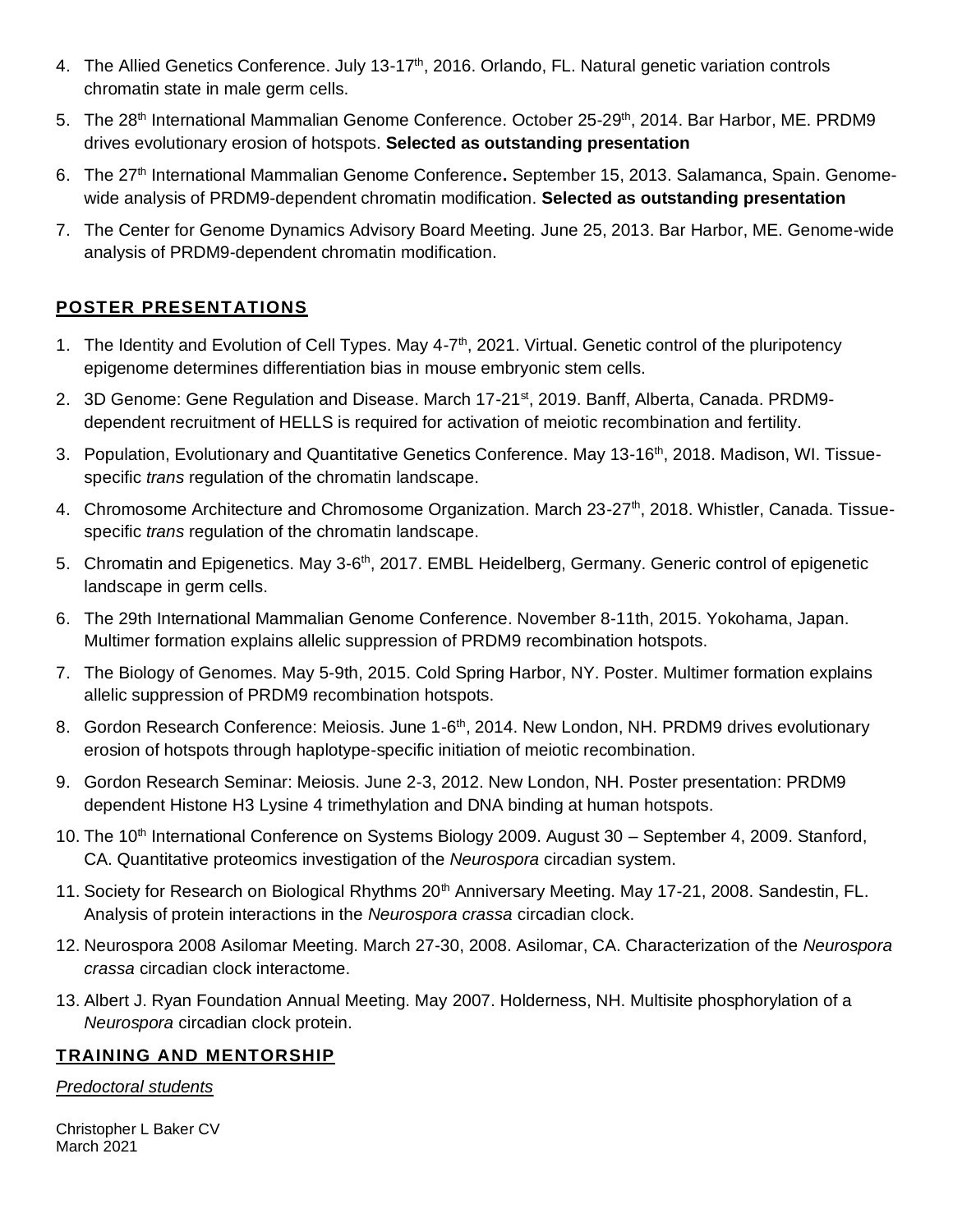2013-2014 Shimpei Kajita (1 year exchange programs for predoctoral students from Japan)

2017-current Candice Byers, Tufts University, Genetics Program

2020-current Haley Fortin, Tufts University, Genetics Program

#### *Rotations*

- 2018 spring Uma Aurora, Tufts University
- 2019 winter Ben Clauss, Tufts University
- 2020 winter Haley Fortin, Tufts University
- 2020 spring Elli Hartig, Tufts University

#### *Master's thesis students*

2018-2021 Catrina Spruce, Molecular and Biomedical Sciences Program, University of Maine

#### *Post-baccalaureate Interns*

- 2017-2018 Sbonga Dlamini
- 2021- Anna Struba

#### *Summer student/interns*

- 2017, 2018 Naomi Bronkema, Swarthmore College
- 2019 Elizabeth Raruk
- 2021 Alex Mora

#### *Thesis Committee Membership*

- 2017-2019 Eraj Khokhar, The Graduate School of Biomedical Science and Engineering, University of Maine
- 2018- Jessie Rochester, The Graduate School of Biomedical Science and Engineering, University of Maine
- 2018- Uma Aurora, Sackler School of Graduate Biomedical Sciences, Tufts University
- 2019- Ben Clauss, Sackler School of Graduate Biomedical Sciences, Tufts University \*committee chair

#### *Qualifying Exam Committee*

- 2020 Tufts Qualifying Exam Advisor for all first year students
- 2018 Uma Aurora, Tufts University
- 2018 Salwa Mostafa, Tufts University
- 2019 Ben Clauss, Tufts University \*committee chair

#### **TEACHING EXPERIENCE**

- 2021-2022 Course Director, Mammalian Genetics, Tufts/GSBSE/The Jackson Laboratory, Bar Harbor, ME
- 2018-2019 Faculty advisor for Tufts Genetics journal club. Course #: GENE-0295-101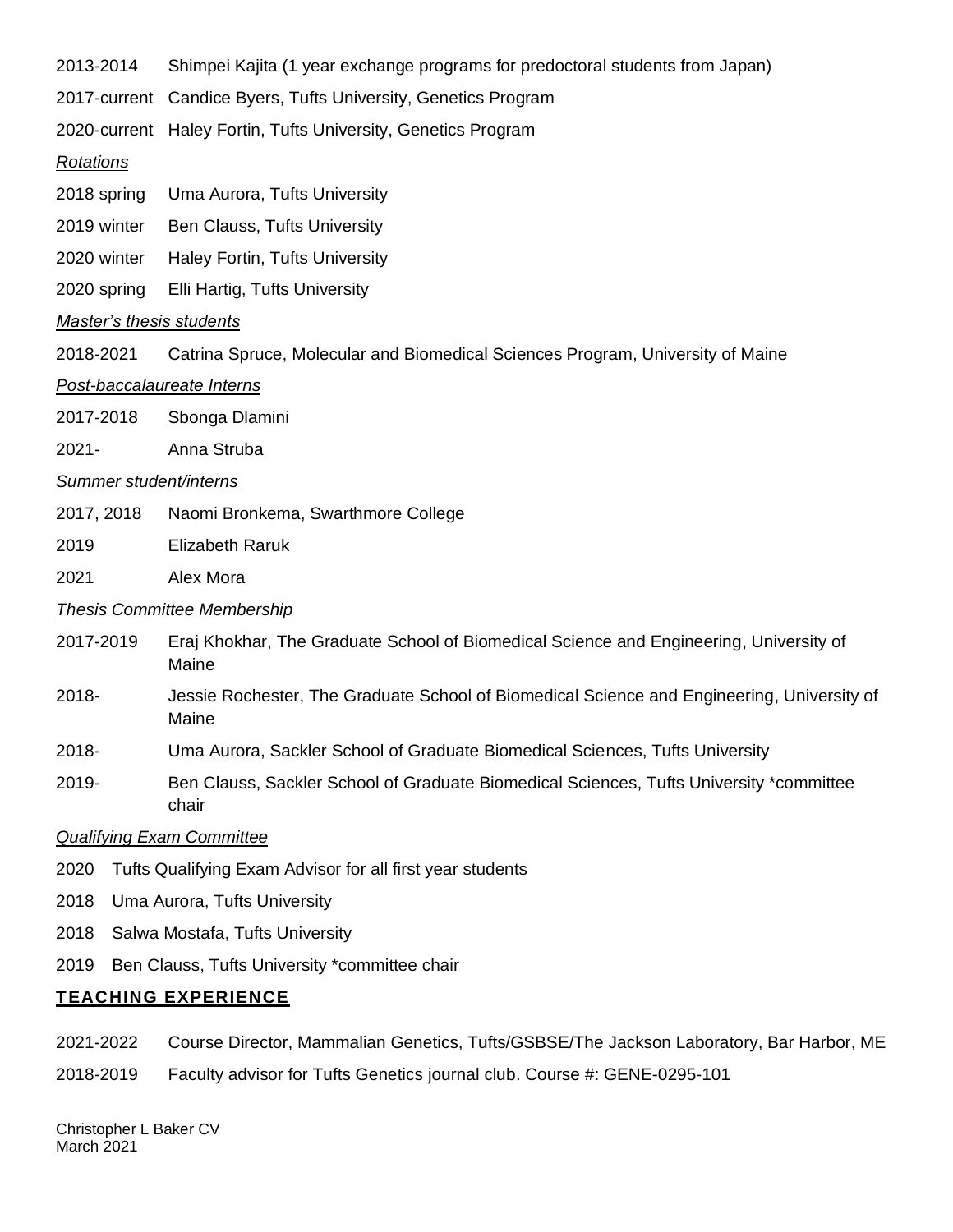|           | 2016-current Instructor, Mammalian Genetics II, Tufts/GSBSE/The Jackson Laboratory, Bar Harbor, ME<br>(seminar course for first year graduate students. I teach one lecture and workshop on<br>epigenetics and chromatin) |
|-----------|---------------------------------------------------------------------------------------------------------------------------------------------------------------------------------------------------------------------------|
| 2016      | Instructor, Colby College Genomics Course, The Jackson Laboratory, Bar Harbor, ME (two<br>week course focusing on learning genomics, both laboratory and computational modules)                                           |
| 2014-2017 | Teaching Assistant and Instructor, Genetics I and Genetics II, The Jackson Laboratory, Bar<br>Harbor, ME (college level introductory genetics course for JAX employee's)                                                  |
| 2013      | Instructor, Topics in Biomedical Research, College of the Atlantic, Bar Harbor, ME                                                                                                                                        |
| 2013      | Guest Lecturer, Genomics and Bioinformatics, Middlebury College, Middlebury VT<br>course instructor Jeremy Ward, Ph.D.                                                                                                    |
| 2012      | Instructor, Cutting Edge Techniques, The Jackson Laboratory summer student program, Bar<br>Harbor, ME                                                                                                                     |
| 2006      | Teaching Assistant, Molecular Genetics of Prokaryotes and Lower Eukaryotes, Dartmouth<br>College, Hanover, NH                                                                                                             |
| 2002      | Teaching Assistant, CDAE Department course on computer applications, University of Vermont,                                                                                                                               |

## **ADDITIONAL TRAINING**

Burlington, VT

| 2014 | The Jackson Laboratory, Bar Harbor, ME<br>The Whole Scientist Course (one-week course)                                  |
|------|-------------------------------------------------------------------------------------------------------------------------|
| 2012 | The Jackson Laboratory, Bar Harbor, ME<br>Short Course on Medical and Experimental Mammalian Genetics (two-week course) |
| 2011 | The Jackson Laboratory, Bar Harbor, ME<br>Short Course on Systems Genetics (one-week course)                            |

## **SERVICE COMMITTEES**

|                         | 2019-current Tufts Graduate School JAX Genetics Program Admissions Committee                                                                                                               |  |
|-------------------------|--------------------------------------------------------------------------------------------------------------------------------------------------------------------------------------------|--|
|                         | 2018-current Faculty partner for Protein Purification and Production (PPP) core service at The Jackson<br>Laboratory                                                                       |  |
| 2018-2020               | Bioinformatics Training Working Group, The Jackson Laboratory. Committee to develop a plan<br>to provide training for JAX researchers and trainees in computational and statistics skills. |  |
| 2017-2019               | Faculty retreat planning committee. Two-year term. *committee chair 2019                                                                                                                   |  |
| 2017-2020               | Research Animal Facility Advisory Committee, The Jackson Laboratory                                                                                                                        |  |
| 2006-07                 | Molecular and Cellular Biology Graduate Committee, Dartmouth College                                                                                                                       |  |
| 2003-04                 | Dean's Student Advisory Committee, University of Vermont                                                                                                                                   |  |
| PROFESSIONAL MEMBERSHIP |                                                                                                                                                                                            |  |

American Association for the Advancement of Science

Genetic Society of America